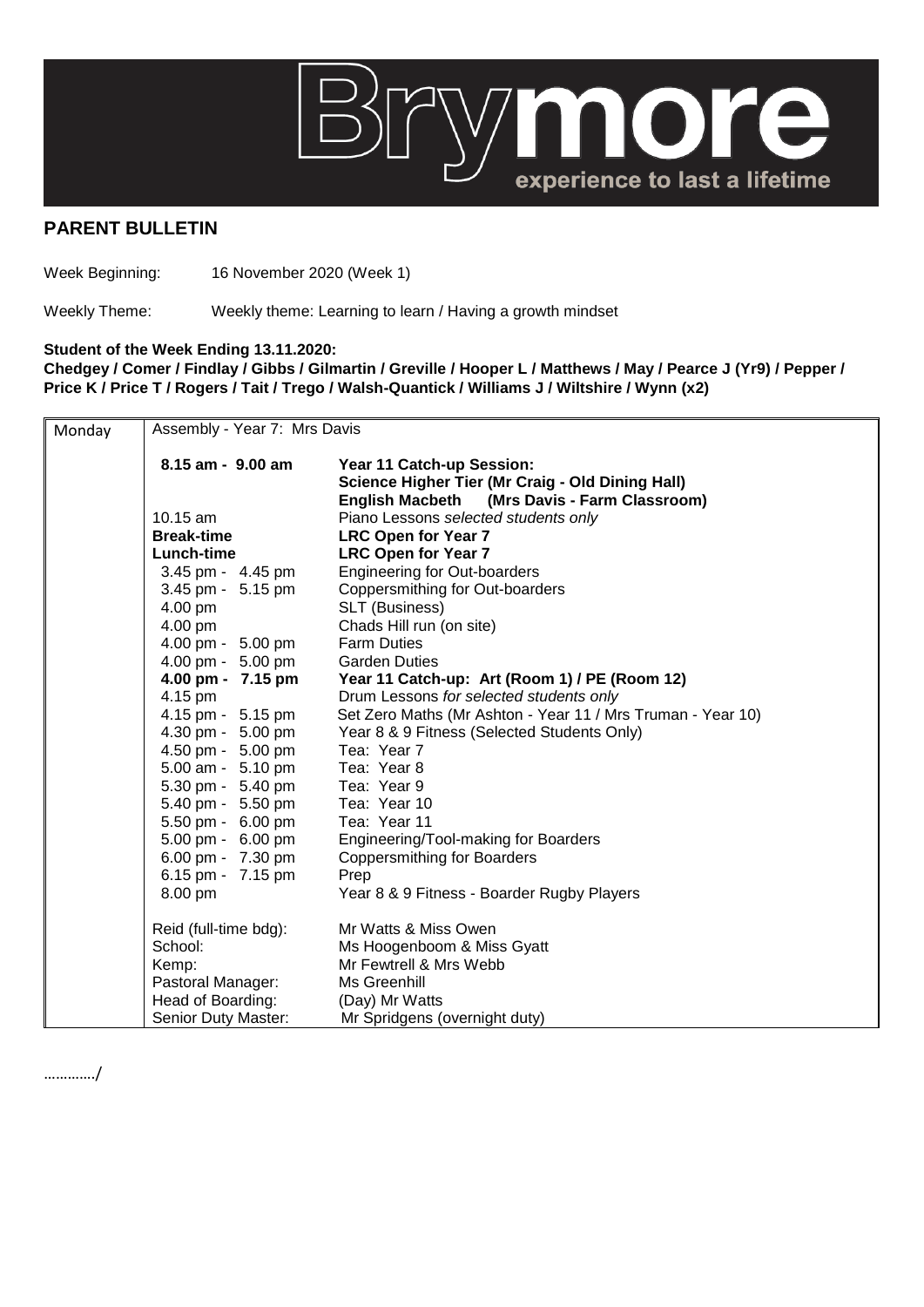| Tuesday   | Assembly - Year 8: Mrs Davis           |                                                                               |
|-----------|----------------------------------------|-------------------------------------------------------------------------------|
|           | 8.30 am                                | Science catch-up with Dr J Grant                                              |
|           | 8.40 am                                | SSLT (Head's Office)                                                          |
|           | <b>Break-time</b>                      | <b>LRC Open for Year 8</b>                                                    |
|           | <b>Lunch-time</b>                      | <b>LRC Open for Year 8</b>                                                    |
|           | 12.40 pm                               | Year 11 Catch-up: English Macbeth (Marquee)                                   |
|           | 3.45 pm - 4.45 pm                      | Engineering/Tool Making for Out-boarders                                      |
|           | 3.45 pm - 5.15 pm                      | Sheet Metal/Fabrication for Out-boarders                                      |
|           | 4.00 pm                                | Chads Hill run (on site)                                                      |
|           | 4.00 pm - 5.00 pm                      | <b>Farm Duties</b>                                                            |
|           | 4.00 pm - 5.00 pm                      | <b>Garden Duties</b>                                                          |
|           | 4.00 pm - 5.00 pm                      | Year 11 Catch-up: Art (Room 1) / Computer Science (Room 2)                    |
|           | 4.00 pm - 5.00 pm                      | Year 9 Rugby                                                                  |
|           | 4.30 pm - 5.00 pm                      | Year 10 & 11 Fitness (Selected Students Only)                                 |
|           | 4.50 pm - 5.00 pm                      | Tea: Year 7                                                                   |
|           | 5.00 am - 5.10 pm                      | Tea: Year 8                                                                   |
|           | 5.30 pm - 5.40 pm                      | Tea: Year 9                                                                   |
|           | 5.40 pm - 5.50 pm                      | Tea: Year 10                                                                  |
|           | 5.50 pm - 6.00 pm                      | Tea: Year 11                                                                  |
|           | 5.00 pm - 6.00 pm                      | <b>Woodwork for Boarders</b>                                                  |
|           | 6.00 pm - 7.30 pm                      | Sheet Metal / Fabrication for Boarders                                        |
|           | 6.15 pm - 7.15 pm                      | Prep                                                                          |
|           | 6.15 pm - 7.15 pm                      | Year 11 Catch-up: Maths Higher Tier (Grade 7, 8, 9) (Rooms 10 & 11)           |
|           | 8.00 pm                                | Year 10 & 11 Fitness - Boarder Rugby Players                                  |
|           | Reid (full-time bdg):                  | Mrs Long & Miss Owen                                                          |
|           | School:                                | Ms Hoogenboom & Miss Gyatt                                                    |
|           | Kemp:                                  | Mr Fewtrell & Mrs Webb                                                        |
|           | Pastoral Manager:                      | Ms Greenhill                                                                  |
|           | Head of Boarding:                      | (Day) Mr Watts                                                                |
|           | Senior Duty Master:                    | Mr Spridgens                                                                  |
| Wednesday |                                        | Assembly - Year 9 & Whole School: Mrs Davis - Kooth Presentation via MS TEAMS |
|           | 8.15 am - 9.00 am                      | Year 11 Catch-up:                                                             |
|           |                                        | <b>Science (Mr Craig - Old Dining Hall)</b>                                   |
|           |                                        | <b>Science (Mr Lines - Farm Classroom)</b>                                    |
|           | 3.45 pm - 4.45 pm                      | Archery for Out-boarders                                                      |
|           | 3.45 pm - 5.15 pm                      | <b>Blacksmithing for Out-boarders</b>                                         |
|           |                                        |                                                                               |
|           |                                        |                                                                               |
|           | 4.00 pm                                | Chads Hill run (on site)                                                      |
|           | 4.00 pm                                | Guitar Lessons selected students only                                         |
|           | 4.00 pm - 5.00 pm                      | <b>Farm Duties</b>                                                            |
|           | 4.00 pm - 5.00 pm                      | <b>Garden Duties</b>                                                          |
|           | 4.00 pm - 5.00 pm                      | Year 7 & 8 Rugby (Mr Williams & Mr Lines)<br>Year 11 Catch-up: DT             |
|           | 4.00 pm - 5.00 pm<br>4.30 pm - 5.00 pm | Year 8, 9, 10 & 11 Fitness Catch-up (Selected Students Only)                  |
|           | 4.50 pm - 5.00 pm                      | Tea: Year 7                                                                   |
|           | 5.00 am - 5.10 pm                      | Tea: Year 8                                                                   |
|           | 5.30 pm - 5.40 pm                      | Tea: Year 9                                                                   |
|           | 5.40 pm - 5.50 pm                      | Tea: Year 10                                                                  |
|           | 5.50 pm - 6.00 pm                      | Tea: Year 11                                                                  |
|           | 5.00 pm - 6.00 pm                      | <b>Archery for Boarders</b>                                                   |
|           | 6.15 pm - 7.15 pm                      | Prep                                                                          |
|           | 6.00 pm - 7.30 pm                      | <b>Blacksmithing for Boarders</b>                                             |
|           | 7.30 pm - 8.30 pm                      | Young Farmers Club - Via MS TEAMS                                             |
|           | 8.00 pm                                | Athletics (By invitation)                                                     |
|           | Reid (full-time bdg):                  | Mrs Long & Lady Warren                                                        |
|           | School:                                | Ms Hoogenboom & Miss Gyatt                                                    |
|           | Kemp:                                  | Mr Fewtrell & Mrs Webb                                                        |
|           | Pastoral Manager:                      | Ms Greenhill                                                                  |
|           | Head of Boarding:                      | Mr Watts                                                                      |

…………./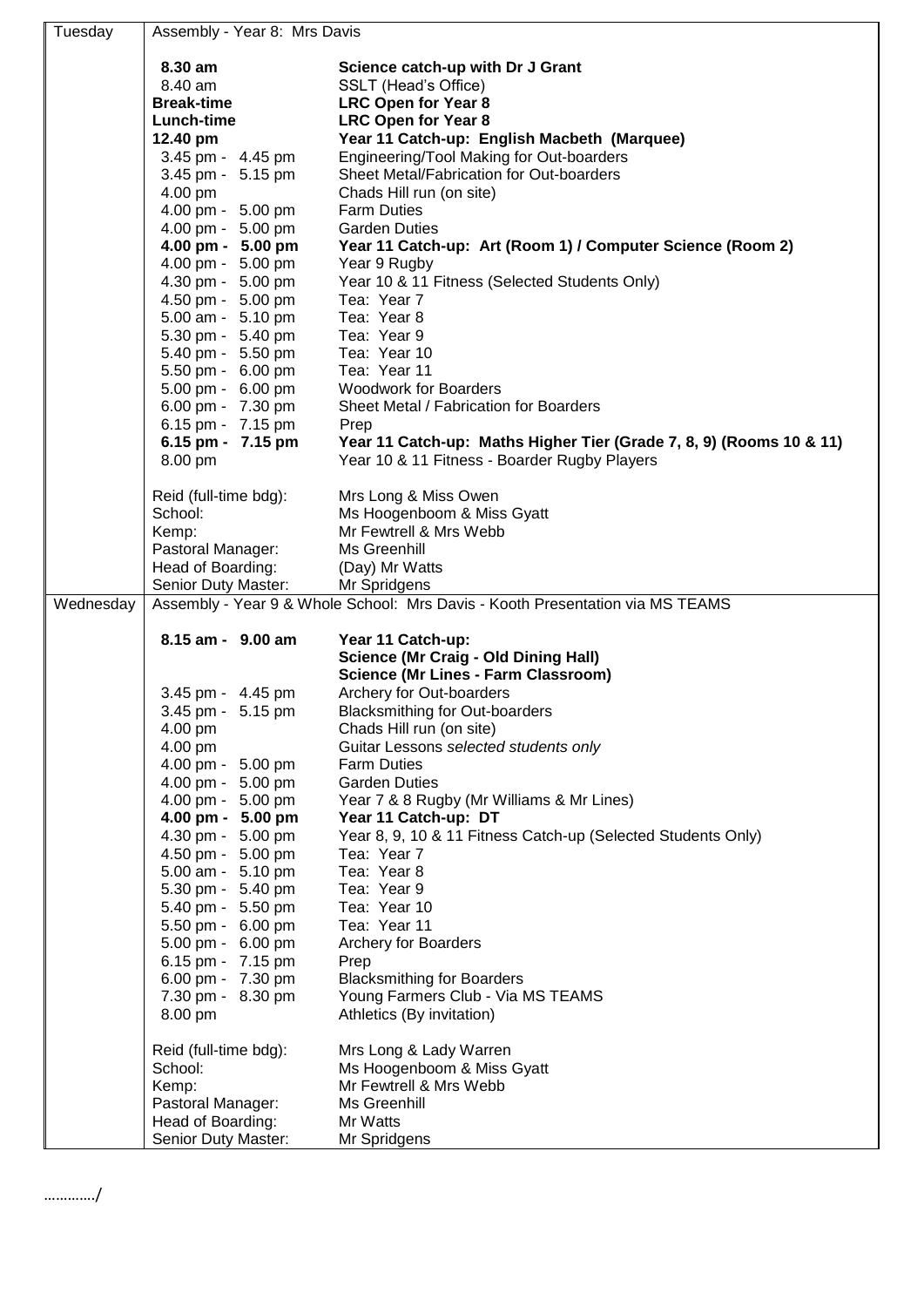| Thursday | Assembly - Year 10: Mrs Davis                                                                                                                                                             |                                                                         |  |
|----------|-------------------------------------------------------------------------------------------------------------------------------------------------------------------------------------------|-------------------------------------------------------------------------|--|
|          | <b>Break-time</b>                                                                                                                                                                         | <b>LRC Open for Year 10</b>                                             |  |
|          | Lunch-time                                                                                                                                                                                | <b>LRC Open for Year 10</b>                                             |  |
|          | 3.45 pm - 5.15 pm                                                                                                                                                                         | Woodwork for Out-boarders                                               |  |
|          | TIME TBC                                                                                                                                                                                  | <b>Bike Track</b>                                                       |  |
|          | 4.00 pm                                                                                                                                                                                   | Chads Hill run (on site)                                                |  |
|          | 4.00 pm - 5.00 pm                                                                                                                                                                         | <b>Farm Duties</b>                                                      |  |
|          | 4.00 pm - 5.00 pm                                                                                                                                                                         | <b>Garden Duties</b>                                                    |  |
|          | 4.15 pm - 5.15 pm                                                                                                                                                                         | All Year 11: Maths Walk & Talk (Hall)                                   |  |
|          | 4.50 pm - 5.00 pm                                                                                                                                                                         | Tea: Year 7                                                             |  |
|          | 5.00 am - 5.10 pm                                                                                                                                                                         | Tea: Year 8                                                             |  |
|          | 5.30 pm - 5.40 pm                                                                                                                                                                         | Tea: Year 9                                                             |  |
|          | 5.40 pm - 5.50 pm                                                                                                                                                                         | Tea: Year 10                                                            |  |
|          | 5.50 pm - 6.00 pm                                                                                                                                                                         | Tea: Year 11                                                            |  |
|          | 6.00 pm - 7.00 pm                                                                                                                                                                         | Green Woodworking for Boarders                                          |  |
|          | 6.15 pm - 7.15 pm                                                                                                                                                                         | Prep                                                                    |  |
|          | 7.30 pm - 9.00 pm                                                                                                                                                                         | Ropes/Fitness (By invitation)                                           |  |
|          | Reid (full-time bdg):                                                                                                                                                                     | Mrs Long & Miss Owen                                                    |  |
|          | School:                                                                                                                                                                                   | Ms Hoogenboom & Miss Gyatt                                              |  |
|          | Kemp:                                                                                                                                                                                     | Mr Fewtrell & Mrs Webb                                                  |  |
|          | Pastoral Manager:                                                                                                                                                                         | Ms Greenhill                                                            |  |
|          | Duty Master:                                                                                                                                                                              | Mr Ashton                                                               |  |
|          | Head of Boarding:                                                                                                                                                                         | Mr Watts                                                                |  |
|          | Senior Duty Master:                                                                                                                                                                       | Mr Spridgens                                                            |  |
| Friday   | Assembly - Year 11: Mrs Davis                                                                                                                                                             |                                                                         |  |
|          | <b>Break-time</b>                                                                                                                                                                         | <b>LRC Open for Year 11</b>                                             |  |
|          | Lunch-time                                                                                                                                                                                | <b>LRC Open for Year 11</b>                                             |  |
|          | <b>PM</b>                                                                                                                                                                                 | <b>Friday Activities</b>                                                |  |
|          | <b>PM</b>                                                                                                                                                                                 | Year 11 Catch-up:                                                       |  |
|          |                                                                                                                                                                                           | <b>Science Venue TBC</b>                                                |  |
|          | 3.30 pm                                                                                                                                                                                   | Out-boarders may depart                                                 |  |
|          | 4.00 pm                                                                                                                                                                                   | <b>Boarders may depart</b>                                              |  |
|          | 4.00 pm - 5.00 pm                                                                                                                                                                         | Leadership Team Prep                                                    |  |
|          | 4.00 pm - 5.00 pm                                                                                                                                                                         | <b>Farm Duties</b>                                                      |  |
|          | 4.00 pm - 5.00 pm                                                                                                                                                                         | Year 11 Catch-up:                                                       |  |
|          |                                                                                                                                                                                           | Engineering / Business Studies (for those who do not study engineering) |  |
|          | 4.05 pm                                                                                                                                                                                   | <b>CHANGE OF TIME DURING WINTER MONTHS ONLY</b>                         |  |
|          |                                                                                                                                                                                           | Chads Hill run (on site)                                                |  |
|          | 4.50 pm - 5.00 pm                                                                                                                                                                         | Tea: Year 7<br>Tea: Year 8                                              |  |
|          | 5.00 am - 5.10 pm<br>5.30 pm - 5.40 pm                                                                                                                                                    | Tea: Year 9                                                             |  |
|          | 5.40 pm - 5.50 pm                                                                                                                                                                         | Tea: Year 10                                                            |  |
|          | 5.50 pm - 6.00 pm                                                                                                                                                                         | Tea: Year 11                                                            |  |
|          |                                                                                                                                                                                           |                                                                         |  |
|          | Reid (full-time bdg):                                                                                                                                                                     | Mr Watts                                                                |  |
|          | School:                                                                                                                                                                                   | (am) Ms Hoogenboom                                                      |  |
|          |                                                                                                                                                                                           | (pm) Miss Gyatt                                                         |  |
|          | Kemp:                                                                                                                                                                                     | (am) Mr Fewtrell                                                        |  |
|          |                                                                                                                                                                                           | (pm) Mrs Webb                                                           |  |
|          | Head of Boarding:                                                                                                                                                                         | Mr Watts                                                                |  |
|          | Senior Duty Master:                                                                                                                                                                       | Mr Spridgens                                                            |  |
| Saturday | Due to Government COVID Guidelines - Weekend paid activities are restricted at present.<br>However, boys will be made aware in plenty of time as to what is available via Microsoft Teams |                                                                         |  |
|          | and their Houseparent.                                                                                                                                                                    |                                                                         |  |
|          |                                                                                                                                                                                           |                                                                         |  |
|          | 4.00 pm                                                                                                                                                                                   | Chads Hill run (on site)                                                |  |
|          |                                                                                                                                                                                           |                                                                         |  |
|          | Reid (full-time bdg):<br>Weekend Support:                                                                                                                                                 | Mrs Long<br>Ms Greenhill                                                |  |
|          | Pastoral Manger:                                                                                                                                                                          | Ms Greenhill                                                            |  |
|          | Senior Duty Master:                                                                                                                                                                       | Mr Spridgens (overnight duty)                                           |  |
|          | Matron:                                                                                                                                                                                   | Mrs Webb                                                                |  |
|          | SLT Member:                                                                                                                                                                               | Mr Thomas (on call - telephone)                                         |  |